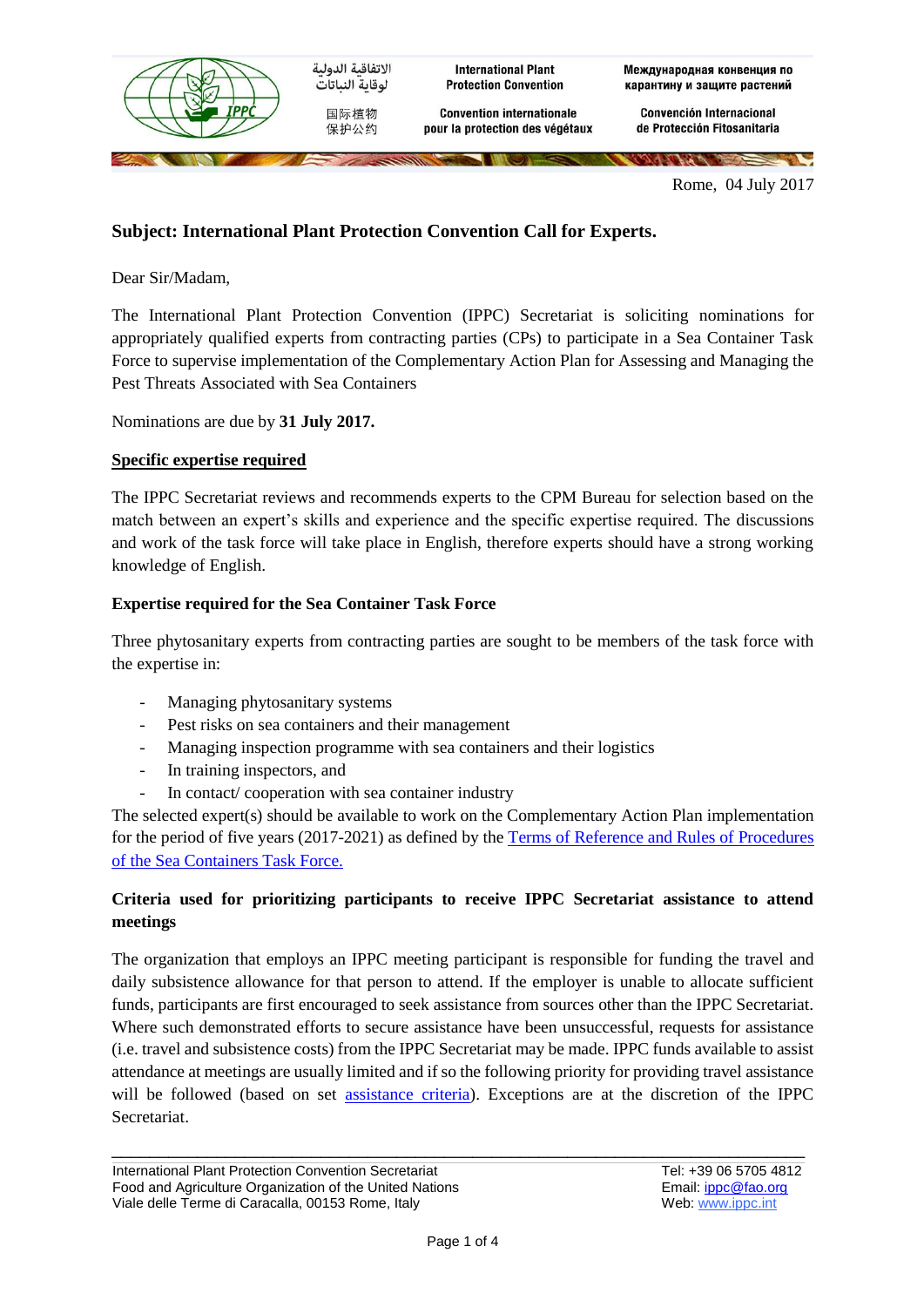It is expected that participants will attend all sessions of the meeting and those participants who plan to attend only part of a meeting should fund their own travel.

Priority for providing travel assistance will be given to participants:

1) from countries with low Gross National Income (GNI) and low GNI per capita – criteria used to categorized national financial resources based on World Bank data;

2) who request only partial travel assistance (e.g. government or organization provides airfare and only daily subsistence allowance is requested);

3) who are the only participant from a country to a particular meeting.

Participants from non-contracting parties are given the lowest priority for assistance. The Gross National Income and the size of the economy of the country in which a participant is employed will be used to help determine priority for and the level of assistance provided. If the participant does not work for a National Plant Protection Organization (NPPO), it is assumed that their organization will provide assistance and the participant will be considered lower priority for IPPC Secretariat assistance.

In all cases, the final determination of which participants will receive assistance, and at which level, is determined by the IPPC Secretariat.

## **Instructions for making nominations**

A nomination should only be made if the nominee has agreed to his/her nomination, is available for the meeting dates as posted on the IPPC Calendar<sup>1</sup> and can allocate appropriate time to the task.

Each nomination must be accompanied by the following documentation:

- 1. **Completed nominee details and summary of expertise form** All sections should be completed, including contact details, education and professional training. A clear description of the nominee's expertise in one of more of the areas of specific expertise is required.
- 2. **Completed and signed Statement of Commitment form** this should be read carefully by each nominee and a discussion had between the nominee and their employer. The form should then be signed by the nominee and a senior person in authority from the organization that employs the nominee and submitted with the nomination (as a scanned image file such as PDF). The file should be named as follows: **COUNTRY\_SURNAME\_Firstname\_committment.**
- 3. **The nominee's Curriculum Vitae (CV)** electronic copy of the nominee's CV (only as a word processing file such as MS Word) with the file named as follows: **COUNTRY\_SURNAME\_Firstname\_CV**.

Submissions from the national official IPPC contact point should be submitted to the CPM Bureau member from your region (please see Annex 1 for this information) with a copy to the IPPC Secretariat by e-mail [\(ippc@fao.org\)](mailto:ippc@fao.org) no later than **31 July 2017.** The name of the nominating contracting party and

-

<sup>1</sup> <https://www.ippc.int/en/year/calendar/>

International Plant Protection Convention Secretariat Food and Agriculture Organization of the United Nations Viale delle Terme di Caracalla, 00153 Rome, Italy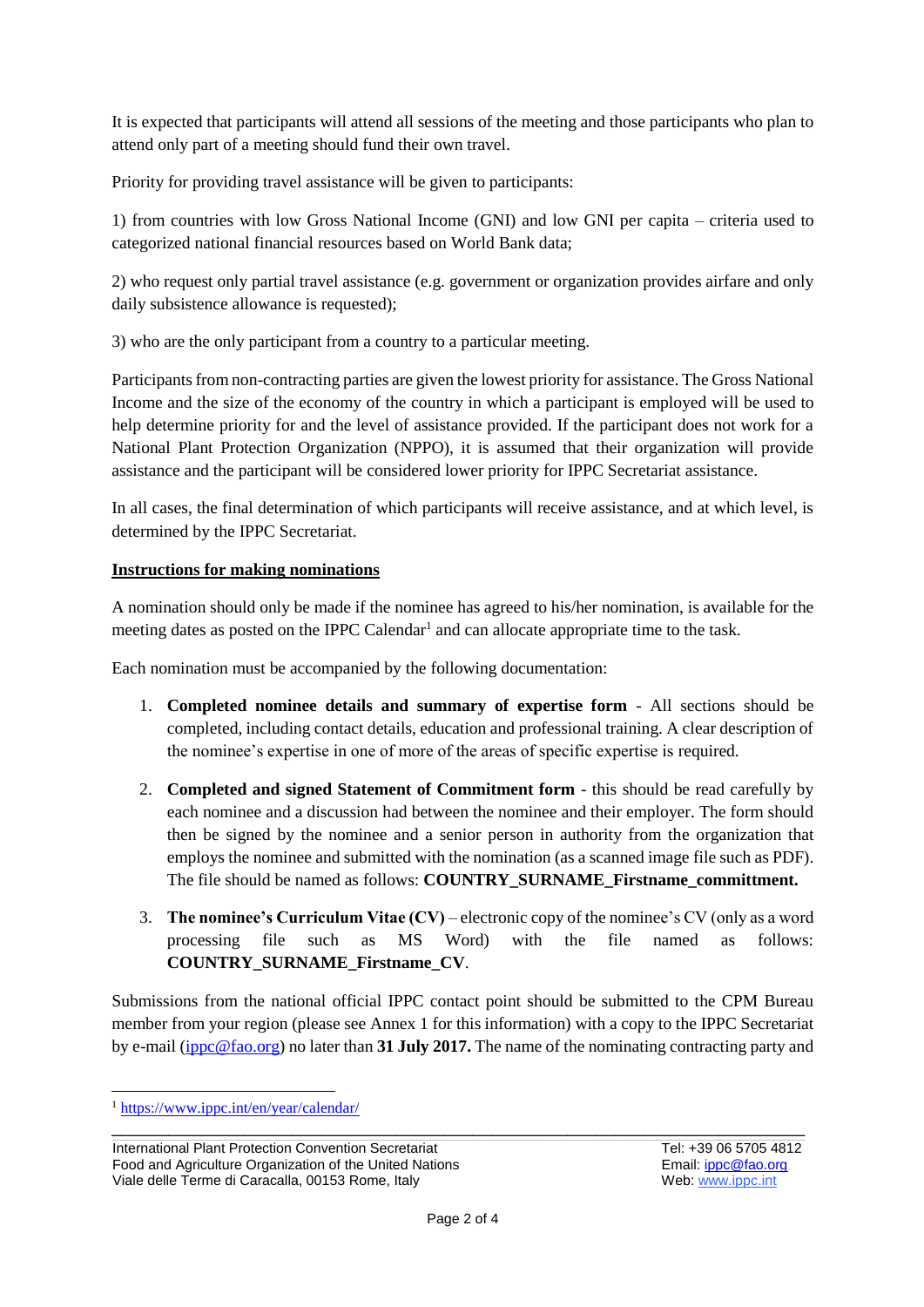the words "See Container Task Force - Call for experts" should be placed in the subject line of the email message. The nominations will be reviewed and the IPPC Secretariat will recommend experts to the CPM Bureau for selection based on the experience presented. Only selected experts will be contacted by the Secretariat once the nomination has been confirmed.

Yours sincerely,

<del>Jin</del>gyuan Xia

Jingyuan Xia Secretary Secretariat for the International Plant Protection Convention

The following documents are posted on the IPP [\(https://www.ippc.int/calls\)](https://www.ippc.int/calls):

2017\_07\_Call\_Experts\_01: *Nominee details and summary of expertise*

2017\_07\_Call\_Experts\_02: *Statement of commitment*